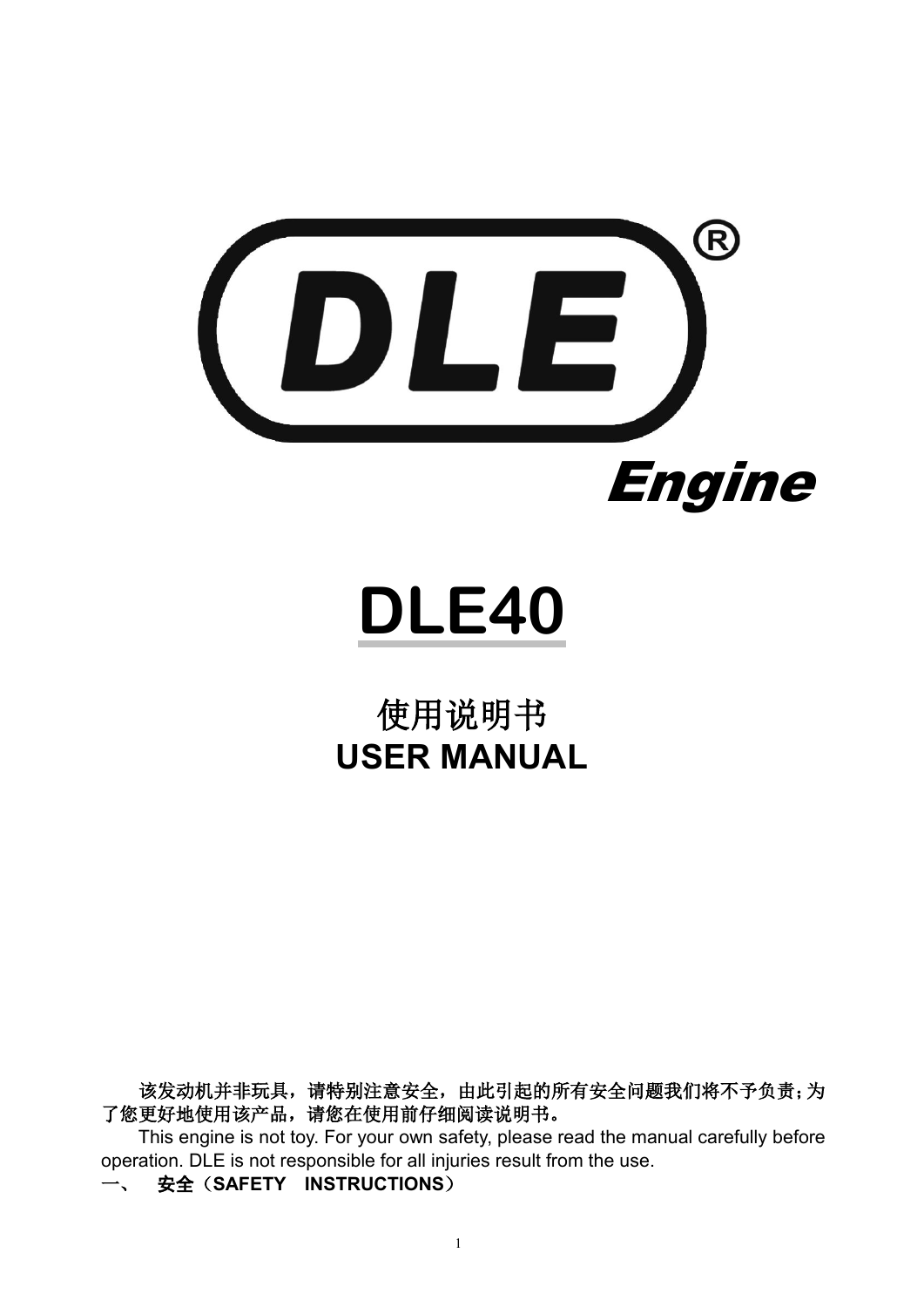1、使用前请仔细检查螺旋桨、发动机架等相关部位,保证螺丝、镙母不松动,安装 时一定要使用螺纹胶(如:LOCTITTE 242、243等)固定螺丝、螺母。安装螺旋桨不使用 螺纹胶会导致固定螺丝被螺旋桨全部切断。

Before every use, check the engine assembly, propeller and airframe carefully for loose screws and nuts. Loctite(242,243) is strongly recommended on all the screws.Otherwise propller could cut off the bolts during the flight.

2、请注意:如果要在试车台上磨合或测试发动机,必须有很好的减震装置,否则可能 导致发动机部分零件的损坏,最好把发动机安装在飞机上进行磨合。

## **During the break-in process, engine must running with shock absorber installed. Or the engine will be seriously damaged by vibration.**

3、发动机在运行时,任何人不许在螺旋桨旋转平面前的位置。

Always stand clear of and behind the propeller; never allow anyone including yourself, to be in front of or to the sides of the propeller when starting or running the engine. Anyone near the engine should wear protective eyewear. Do not wear loose clothing near the engine or propeller

## 二、 发动机数据:**(SPECIFICATIONS)**

1、性能:(Performance)

4.8HP/8500rpm (4.8HP/8500rpm) 怠速:1500 rpm/分钟 (Idle Speed: 1500rpm/min.) 拉力9.5Kg/海拔100米 ( 9.5Kg Static Thrust / 100 meters Altitude) 拉力8.5Kg/海拔1800米 (8.5Kg Static Thrust / 1800 meters Altitude) 适用螺旋桨规格: 19×8; 19×10; 20X8; 20X10 (The specification of the aircraft propeller):  $19 \times 8$ ;  $19 \times 10$ ; 20X8; 20X10 适用火花塞型号(the type of the sparking plug): NGK CM6

2、参数:(Parameter)

排量( Exhaust Amount ) : 40cm<sup>3</sup> 缸径×行程( diameter × stroke ) :32mm×25mm 压缩比(Ratio of compression): 10.5: 1 润滑比(Ratio of lubricating capacity) : 30:1 重量: 主机1170克+排气管110克+点火器170克 Weight: Main engine –1170g Exhaust pipe –110g

Ignition equipment – 170g

3、点火器工作电压 (Ignition volt): 4.8V-8.4V

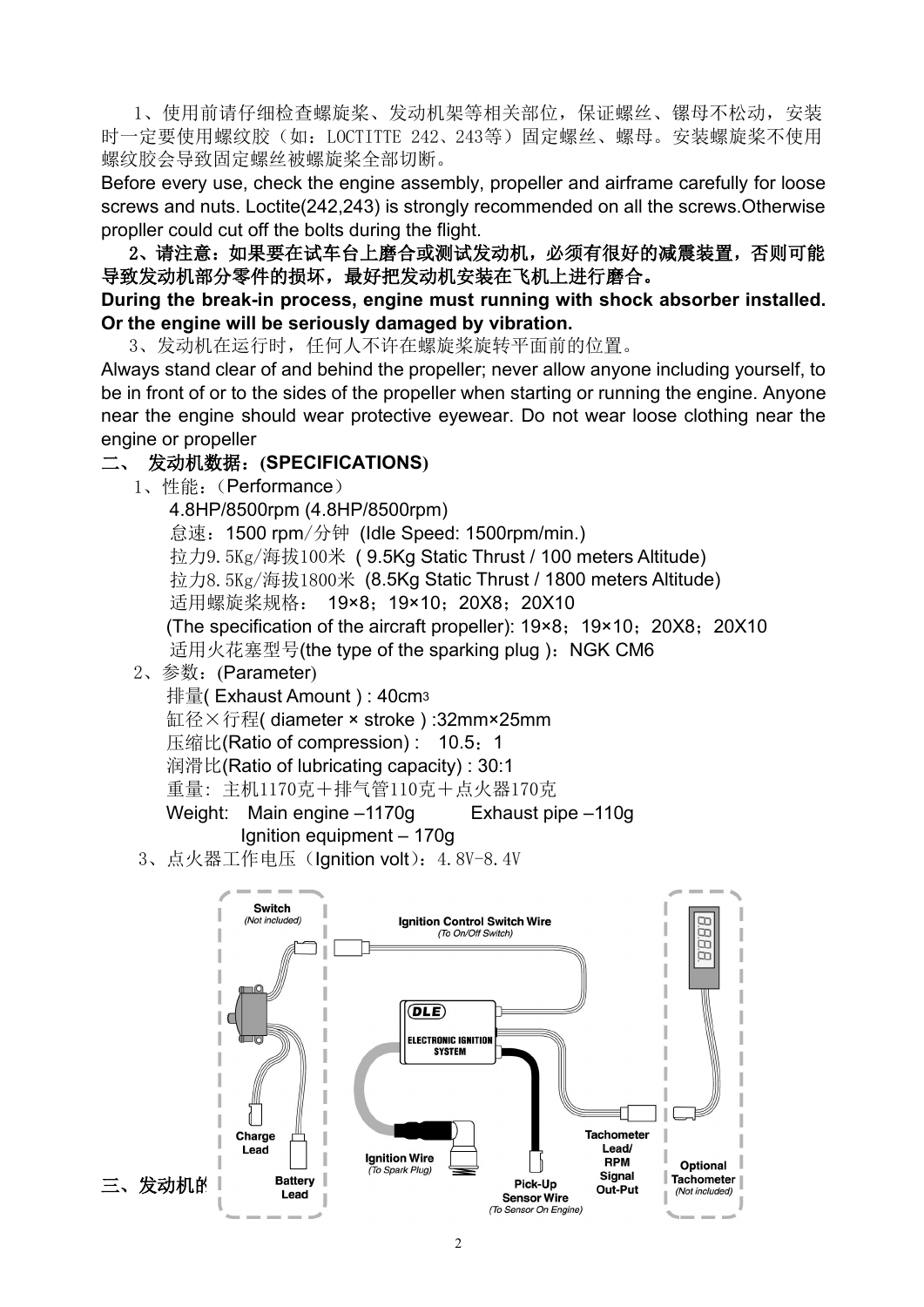1、每台发动机出厂时都经过了初步调整,用户可以直接使用。但各地区的海拔高度 将会影响化油器的正常工作,化油器油针可能需要进行微调才能达到最佳的工作位置。

Every engine has been adjusted to average mixture settings which will most likely allow the engine to start and run in most locations. However, as altitudes and barometric pressures vary by location, it is very likely that the carburetor mixture settings will need to be adjusted to obtain optimum performance.

2、功能及调整(Functions and Adjustments)





- (1)、风门,冷启动时使用(Choke Lever)
- (2)、油门(Throttle Lever)
- (3)、怠速调节螺丝(Idle Speed Adjustment Screw)
- (4)、低速油针(Low Speed Mixture Adjustment Screw)
- (5)、高速油针(High Speed Mixture Adjustment Screw)

3、调整:顺时针转动怠速螺丝3将增大怠速转速,同时要配合低速油针4一起调整, 顺时针转动低速油针减少油量(一般是把油针拧到底再退回1.5圈);高速油针5(退回1.75 圈)最好使用转速表来调整,使发动机达到最高转速,加减速顺畅为最佳。

ADJUSTMENT: A general starting point is 1.5 turns out for the low speed needle (See No. 4), and 1.75 turns out for the high speed needle (See No. 5).

Adjust the High needle to peak rpm. If ever the engine slows or dies while at full throttle, the high speed mixture is likely too lean.

Adjust the Low needle until you achieve a smooth idle and a reliable transition to high throttle. If the engine dies when the throttle is advanced, the mixture is likely too lean. If the engine stumbles when the throttle is advanced, the mixture is likely too rich.

● 调整化油器高速油针时请注意: 混合气调整过稀将导致发动机严重过热和火花塞烧 毁。大油门燃烧后火花塞的颜色应该是黄色,说明混合气浓度比较合适. 混合气调整 过浓时,特别是高速油针的调整,发动机快速收油门容易熄火。

**Caution: Don't be tempted to run an overly rich mixture. A too rich mixture will only result in poor engine performance (engine easily off in a quick accelerating and decelerating process), pre-mature carbon buildup, a fouled plug and excessive exhaust residue. However, a lean mixture will also damage the cylinder and piston badly. After few times full throttle test and check the spark plug, it appears to be yellow ifmixture had been set properly.**

- 3、发动机的启动 (Start-up the engine)
- (1)关闭风门,加大油门,打开点火电源.

Step 1: Close the Choke and turn on the ignition, advance throttle to full position.